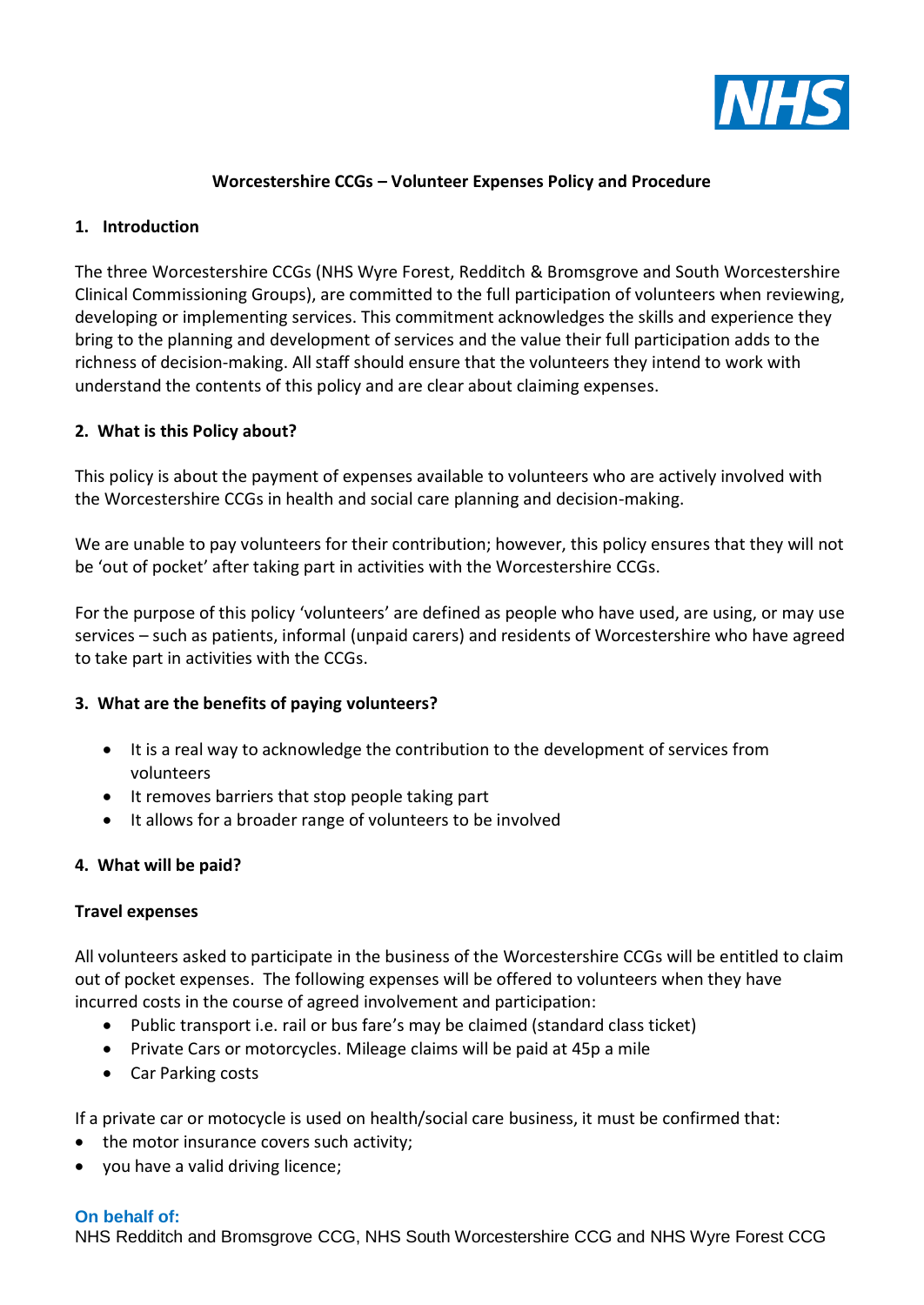- you have taxed your car or motorcycle and;
- your car or motorcycle has an MOT certificate (if required).

Any loss or damage caused to your own car or motorcycle while using it on health/social care business should be covered by the volunteer's insurance and breakdown cover, and it is their responsibility to ensure this.

All claims will need proof of purchase or some form of evidence of expenditure. Where possible, volunteers will need to provide receipts (including parking costs) to attach to the **Volunteer Expenses Claim Form** (see attached). All sections of the form must be completed and signed.

Mileage claims will be checked upon receipt using an online tool e.g. google maps. If the mileage claimed varies greatly from the direct route, please discuss this with the Engagement Team.

There will be no reimbursement of taxis or private hire vehicles unless prior agreement with the Engagement Team has been sought. In these circumstances, the Team will pre-book the taxi. Taxi's will only be booked for those who are unable to use other forms of transport.

# **Carers' costs**

In the case of informal carers attending meetings where a 'sitting service' is agreed as needed, then the full cost of the 'sitter' will be reimbursed. The need for this service should be noted in advance of the meeting so that the Engagement Team are aware of the potential costs.

If a volunteer needs a paid personal assistant at the meeting, the cost of the personal assistant's hours while at the meeting and their travel time to get to the meeting can be claimed (travel time will be calculated as from service user's home to venue and back). We would expect personal assistants to travel with the volunteers and it is noted that time needs to be allowed at the start and end of journeys for the personal assistant to support the service user to and from vehicles. We cannot pay additional mileage where the personal assistant travels independently of the volunteer.

# **Exclusions**

The Worcestershire CCGs will not refund other expenses such as computer, telephone or stationery costs. If the costs to the volunteer are prohibitive alternative arrangements can be made in discussion with the Engagement Team (for example, documents will be printed).

Attendance at open public meetings does not qualify for reimbursement of expenses, for example, the CCG Annual General Meeting, as expenses will only be paid when an activity has been agreed and arranged by the Engagement Team.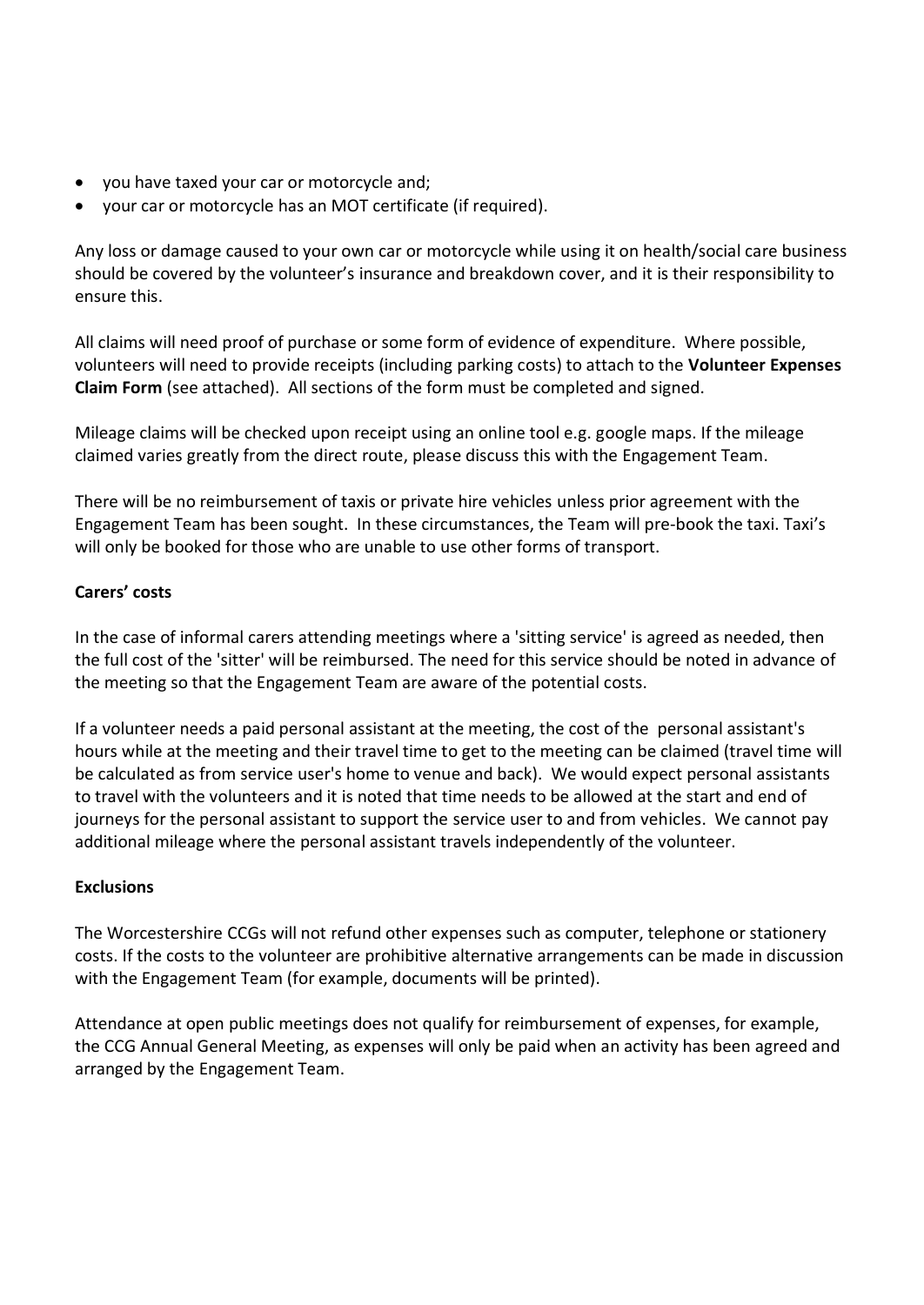## **5. How will payments be made?**

Expenses claims must be made within three months of the activity, anything claimed for outside of this timescale may not be paid.

All volunteers must register with the Worcestershire CCGs as a member of the Worcestershire Involvement Network (WIN) on the following webpage: [http://www.worcestershire.nhs.uk/win/.](http://www.worcestershire.nhs.uk/win/)

To claim expenses they will need to register as a 'supplier' (term used by our finance system for those supplying a service to the NHS) providing their payment details. To do this please complete the **Volunteer Supplier Form**. The CCGs preferred payment method is by BACS.

If you have not received your payment within a month of submitting your claim please contact the Engagement Team.

### **6. What is the process for claiming expenses?**

### **Step 1 – Confirm that you are registered as a 'Supplier'**

• If you have been paid by the Worcestershire CCGs after September 2018 then you have been set up as a supplier

• If you were paid before September 2018 or have never been paid please complete a **Volunteer Supplier Form** (please be aware that email communication may not always be secure, therefore you are advised to suitably encrypt any documents that you send via email that have your personal details enclosed. Alternatively, you can post your form to the address below)

### **Step 2 – Making a claim**

• Please complete and sign the **Volunteer Expenses Claim Form,** attaching any receipts/tickets where necessary

- Please complete and submit your expenses within three months of completing the activity
- Please post it to:

FAO: Engagement Team Freepost Plus RTCU-KZKZ-EJZZ NHS South Worcestershire Clinical Commissioning Group The Coach House John Comyn Drive **WORCESTER** WR3 7NS

(please be aware that email communication may not always be secure, therefore you are advised to suitably encrypt any documents that you send via email that have your personal details enclosed. Alternatively, you can post your form to the address below)

• The Engagement Team will check Expenses Claim Form (using an online tool e.g. Google Maps) and process your claim.